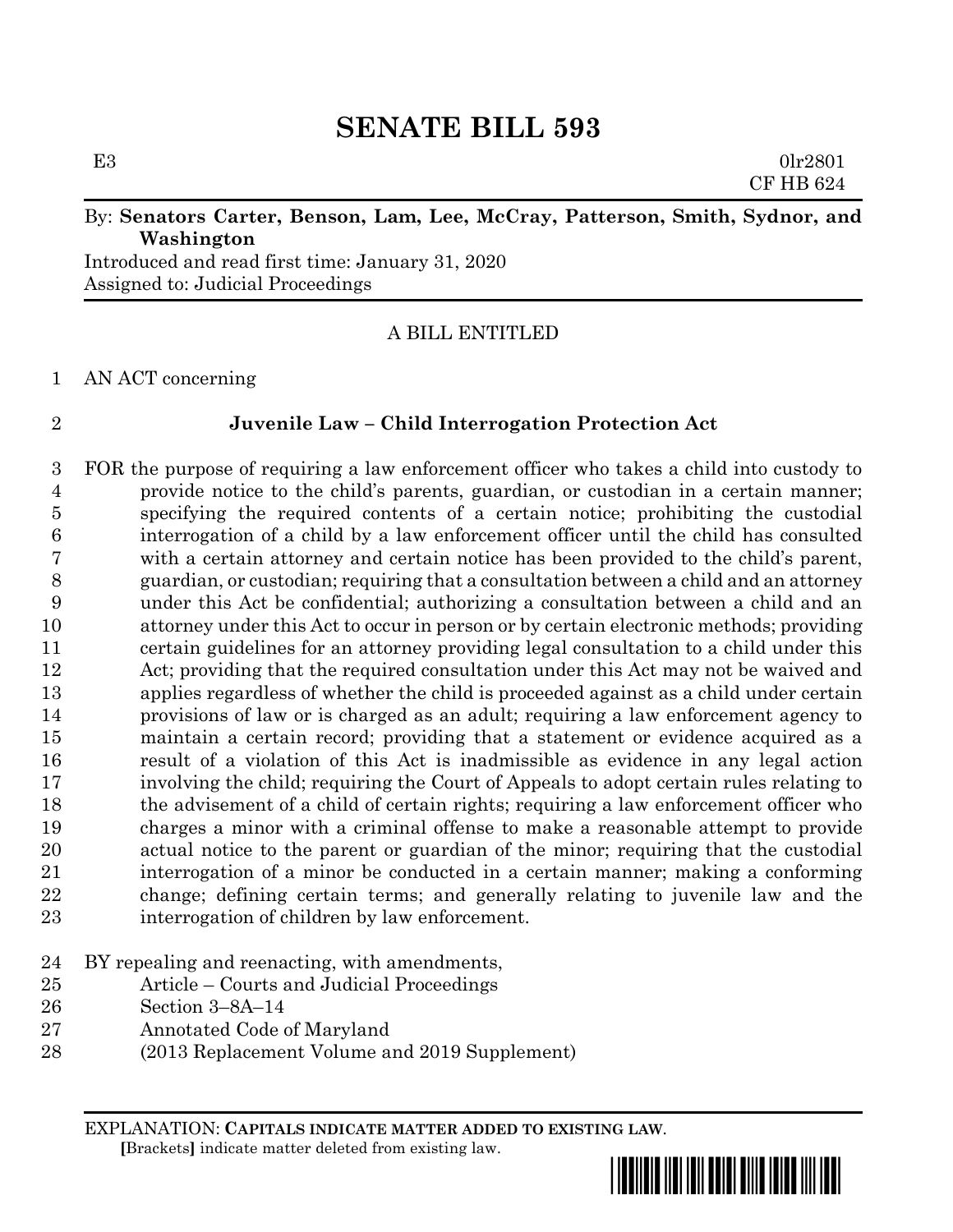| $\mathbf 1$<br>$\overline{2}$<br>$\boldsymbol{3}$<br>4<br>5 | BY adding to<br>Article – Courts and Judicial Proceedings<br>Section $3-8A-14.2$<br>Annotated Code of Maryland<br>(2013 Replacement Volume and 2019 Supplement)                                                                                                                                 |  |  |  |  |
|-------------------------------------------------------------|-------------------------------------------------------------------------------------------------------------------------------------------------------------------------------------------------------------------------------------------------------------------------------------------------|--|--|--|--|
| 6<br>7<br>$8\,$<br>9<br>10                                  | BY repealing and reenacting, with amendments,<br>Article – Criminal Procedure<br>Section 2-108<br>Annotated Code of Maryland<br>(2018 Replacement Volume and 2019 Supplement)                                                                                                                   |  |  |  |  |
| 11<br>12<br>13<br>14<br>15                                  | BY adding to<br>Article – Criminal Procedure<br>Section 2-405<br>Annotated Code of Maryland<br>(2018 Replacement Volume and 2019 Supplement)                                                                                                                                                    |  |  |  |  |
| 16<br>17                                                    | SECTION 1. BE IT ENACTED BY THE GENERAL ASSEMBLY OF MARYLAND,<br>That the Laws of Maryland read as follows:                                                                                                                                                                                     |  |  |  |  |
| 18                                                          | <b>Article - Courts and Judicial Proceedings</b>                                                                                                                                                                                                                                                |  |  |  |  |
| 19                                                          | $3 - 8A - 14$ .                                                                                                                                                                                                                                                                                 |  |  |  |  |
| 20<br>21                                                    | A child may be taken into custody under this subtitle by any of the following<br>(a)<br>methods:                                                                                                                                                                                                |  |  |  |  |
| 22                                                          | (1)<br>Pursuant to an order of the court;                                                                                                                                                                                                                                                       |  |  |  |  |
| 23                                                          | By a law enforcement officer pursuant to the law of arrest;<br>(2)                                                                                                                                                                                                                              |  |  |  |  |
| 24<br>25<br>26<br>27                                        | By a law enforcement officer or other person authorized by the court if<br>(3)<br>the officer or other person has reasonable grounds to believe that the child is in immediate<br>danger from the child's surroundings and that the child's removal is necessary for the<br>child's protection; |  |  |  |  |
| 28<br>29<br>30                                              | By a law enforcement officer or other person authorized by the court if<br>(4)<br>the officer or other person has reasonable grounds to believe that the child has run away<br>from the child's parents, guardian, or legal custodian; or                                                       |  |  |  |  |
| 31                                                          | In accordance with $\S 3-8A-14.1$ of this subtitle.<br>(5)                                                                                                                                                                                                                                      |  |  |  |  |
| 32<br>33                                                    | (1)<br>If a law enforcement officer takes a child into custody, the officer<br>(b)<br>(I)<br>shall immediately notify, or cause to be notified, the child's parents, guardian, or custodian                                                                                                     |  |  |  |  |

**IN A MANNER REASONABLY CALCULATED TO GIVE ACTUAL NOTICE** of the action.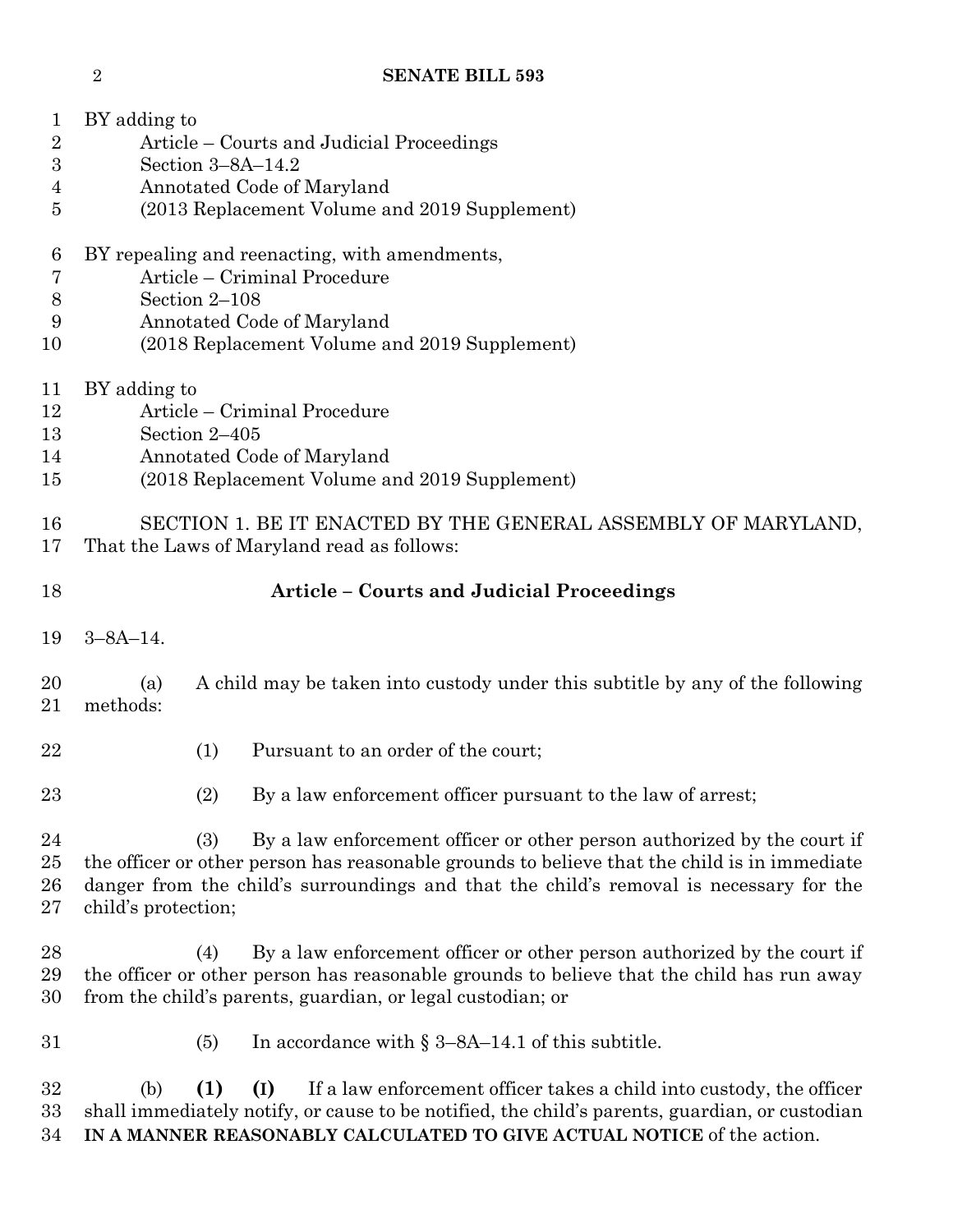### **SENATE BILL 593** 3

 **(II) THE NOTICE REQUIRED UNDER SUBPARAGRAPH (I) OF THIS PARAGRAPH SHALL: 1. INCLUDE THE CHILD'S LOCATION; 2. PROVIDE THE REASON FOR THE CHILD BEING TAKEN INTO CUSTODY; AND 3. INSTRUCT THE PARENT, GUARDIAN, OR CUSTODIAN ON HOW TO MAKE IMMEDIATE IN–PERSON CONTACT WITH THE CHILD. (2)** After making every reasonable effort to give **ACTUAL** notice **TO A CHILD'S PARENT, GUARDIAN, OR CUSTODIAN**, the law enforcement officer shall with all reasonable speed: **[**(1)**] (I)** Release the child to the child's parents, guardian, or custodian or to any other person designated by the court, upon their written promise to bring the child before the court when requested by the court, and such security for the child's appearance as the court may reasonably require, unless the child's placement in detention or shelter 15 care is permitted and appears required by  $\S 3-8A-15$  of this subtitle; or **[**(2)**] (II)** Deliver the child to the court or a place of detention or shelter care designated by the court. (c) If a parent, guardian, or custodian fails to bring the child before the court when requested, the court may **[**issue**]: (1) ISSUE** a writ of attachment directing that the child be taken into custody and brought before the court**[**. The court may proceed**]; AND (2) PROCEED** against the parent, guardian, or custodian for contempt. 23 (d) In addition to the requirements for reporting child abuse and neglect under § 5–704 of the Family Law Article, if a law enforcement officer has reason to believe that a 25 child who has been detained is a victim of sex trafficking, as defined in  $\S 5-701$  of the Family Law Article, the law enforcement officer shall notify any appropriate regional navigator, as defined in § 5–704.4 of the Family Law Article, for the jurisdiction where the child was taken into custody or where the child is a resident that the child is a suspected victim of sex trafficking. **(E) THE COURT OF APPEALS SHALL ADOPT RULES CONCERNING AGE–APPROPRIATE LANGUAGE TO BE USED TO ADVISE A CHILD WHO IS TAKEN INTO CUSTODY OF:**

**(1) THE CHILD'S RIGHTS, INCLUDING:**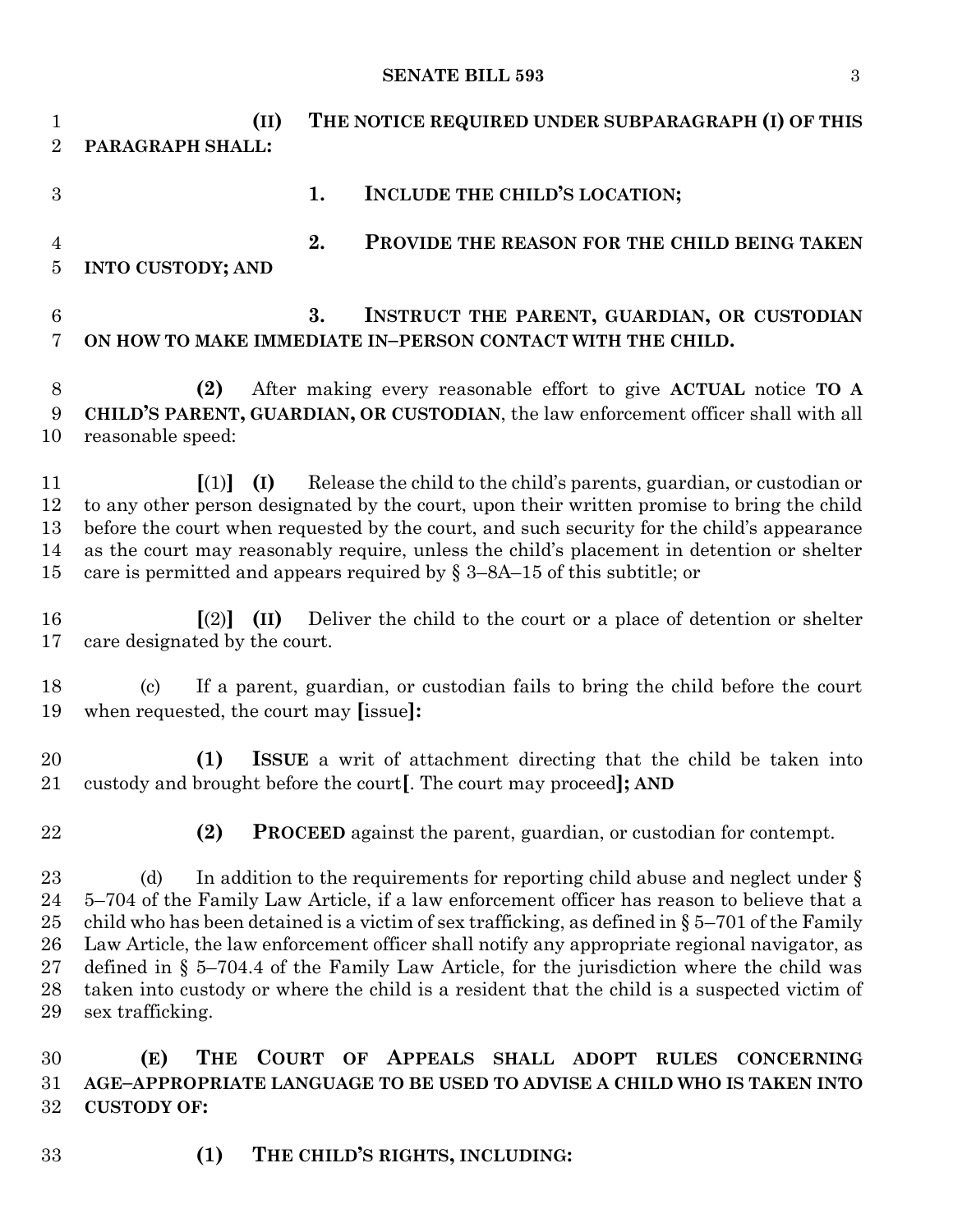|                              | $\overline{4}$<br><b>SENATE BILL 593</b>                                                                                                                                                                                                   |
|------------------------------|--------------------------------------------------------------------------------------------------------------------------------------------------------------------------------------------------------------------------------------------|
| $\mathbf{1}$                 | THE RIGHT TO REMAIN SILENT; AND<br>(I)                                                                                                                                                                                                     |
| $\overline{2}$               | (II)<br>THE RIGHT TO BE REPRESENTED BY AN ATTORNEY; AND                                                                                                                                                                                    |
| 3<br>$\overline{4}$          | THE REQUIREMENT THAT THE CHILD'S PARENT, GUARDIAN, OR<br>(2)<br><b>CUSTODIAN BE NOTIFIED:</b>                                                                                                                                              |
| $\overline{5}$<br>6          | (I)<br>THAT THE CHILD WAS TAKEN INTO CUSTODY UNDER THIS<br><b>SECTION; OR</b>                                                                                                                                                              |
| 7<br>8                       | BEFORE AN INTERROGATION IS CONDUCTED UNDER §<br>(II)<br>3-8A-14.2 OF THIS SUBTITLE.                                                                                                                                                        |
| 9                            | $3 - 8A - 14.2.$                                                                                                                                                                                                                           |
| 10<br>11                     | (1) IN THIS SECTION THE FOLLOWING WORDS HAVE THE MEANINGS<br>(A)<br>INDICATED.                                                                                                                                                             |
| 12<br>13                     | "CUSTODIAL INTERROGATION" RETAINS<br>(2)<br><b>ITS</b><br><b>JUDICIALLY</b><br>DETERMINED MEANING.                                                                                                                                         |
| 14<br>$15\,$                 | (I) "LAW ENFORCEMENT OFFICER" HAS THE MEANING STATED<br>(3)<br>IN § 3-101(E) OF THE PUBLIC SAFETY ARTICLE.                                                                                                                                 |
| 16                           | (II) "LAW ENFORCEMENT OFFICER" INCLUDES A SCHOOL<br>17 RESOURCE OFFICER, AS DEFINED IN § 7-1501 OF THE EDUCATION ARTICLE.                                                                                                                  |
| 18<br>19                     | A LAW ENFORCEMENT OFFICER MAY NOT CONDUCT A CUSTODIAL<br>(B)<br><b>INTERROGATION OF A CHILD UNTIL:</b>                                                                                                                                     |
| 20                           | (1)<br>THE CHILD HAS CONSULTED WITH AN ATTORNEY WHO IS:                                                                                                                                                                                    |
| 21<br>22                     | (I)<br>RETAINED BY THE PARENT, GUARDIAN, OR CUSTODIAN OF<br>THE CHILD; OR                                                                                                                                                                  |
| 23                           | PROVIDED BY THE OFFICE OF THE PUBLIC DEFENDER; AND<br>(II)                                                                                                                                                                                 |
| 24<br>$25\,$<br>26<br>$27\,$ | (2)<br>THE LAW ENFORCEMENT OFFICER HAS NOTIFIED, OR CAUSED TO<br>BE NOTIFIED, THE PARENT, GUARDIAN, OR CUSTODIAN OF THE CHILD IN A MANNER<br>REASONABLY CALCULATED TO PROVIDE ACTUAL NOTICE THAT THE CHILD WILL BE<br><b>INTERROGATED.</b> |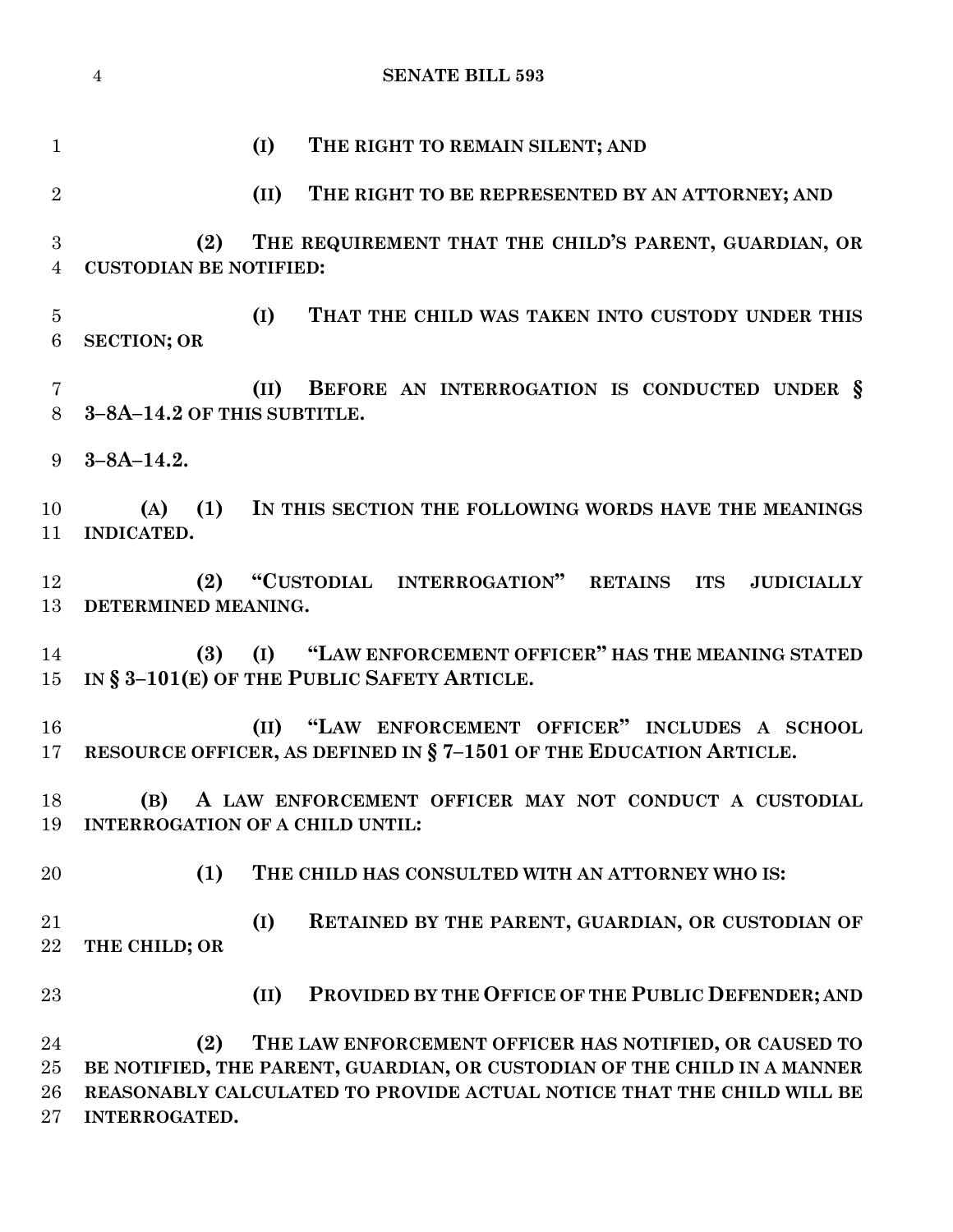### **SENATE BILL 593** 5

| $\mathbf{1}$         | (C)                        |                                                                                                                                                                                                                                                            | A CONSULTATION WITH AN ATTORNEY UNDER THIS SECTION:                                                                                                                                                |  |  |  |
|----------------------|----------------------------|------------------------------------------------------------------------------------------------------------------------------------------------------------------------------------------------------------------------------------------------------------|----------------------------------------------------------------------------------------------------------------------------------------------------------------------------------------------------|--|--|--|
| $\overline{2}$       |                            | (1)                                                                                                                                                                                                                                                        | <b>SHALL BE CONFIDENTIAL; AND</b>                                                                                                                                                                  |  |  |  |
| 3                    |                            | (2)                                                                                                                                                                                                                                                        | <b>MAY BE:</b>                                                                                                                                                                                     |  |  |  |
| 4                    |                            |                                                                                                                                                                                                                                                            | IN PERSON; OR<br>(I)                                                                                                                                                                               |  |  |  |
| $\overline{5}$       |                            |                                                                                                                                                                                                                                                            | BY TELEPHONE OR VIDEO CONFERENCE.<br>(II)                                                                                                                                                          |  |  |  |
| 6<br>7<br>8<br>9     | (D)                        | TO THE EXTENT PRACTICABLE AND CONSISTENT WITH THE MARYLAND<br>RULES OF PROFESSIONAL CONDUCT, AN ATTORNEY PROVIDING CONSULTATION<br>UNDER THIS SECTION SHALL COMMUNICATE AND COORDINATE WITH THE PARENT,<br>GUARDIAN, OR CUSTODIAN OF THE CHILD IN CUSTODY. |                                                                                                                                                                                                    |  |  |  |
| 10<br>11             | (E)<br>THIS SECTION:       |                                                                                                                                                                                                                                                            | THE REQUIREMENT OF CONSULTATION WITH AN ATTORNEY UNDER                                                                                                                                             |  |  |  |
| 12                   |                            | (1)                                                                                                                                                                                                                                                        | MAY NOT BE WAIVED; AND                                                                                                                                                                             |  |  |  |
| 13<br>14             |                            | (2)                                                                                                                                                                                                                                                        | APPLIES REGARDLESS OF WHETHER THE CHILD IS PROCEEDED<br>AGAINST AS A CHILD UNDER THIS SUBTITLE OR IS CHARGED AS AN ADULT.                                                                          |  |  |  |
| 15<br>16<br>17<br>18 | (F)<br>SECTION, INCLUDING: |                                                                                                                                                                                                                                                            | A LAW ENFORCEMENT AGENCY CONDUCTING AN INTERROGATION<br>UNDER THIS SECTION SHALL MAINTAIN A RECORD OF THE NOTIFICATION OR<br>ATTEMPTED NOTIFICATION OF A PARENT, GUARDIAN, OR CUSTODIAN UNDER THIS |  |  |  |
| 19<br>20<br>$21\,$   |                            |                                                                                                                                                                                                                                                            | (1) A SIGNED STATEMENT BY A DULY AUTHORIZED LAW<br>ENFORCEMENT OFFICER EMPLOYED BY THE AGENCY THAT AN ATTEMPT TO NOTIFY<br>A PARENT, GUARDIAN, OR CUSTODIAN WAS MADE;                              |  |  |  |
| 22                   |                            | (2)                                                                                                                                                                                                                                                        | THE NAME OF THE PERSON SOUGHT TO BE NOTIFIED; AND                                                                                                                                                  |  |  |  |
| 23                   |                            | (3)                                                                                                                                                                                                                                                        | THE METHOD OF ATTEMPTED NOTIFICATION.                                                                                                                                                              |  |  |  |
| 24<br>25<br>26       | (G)<br>THE CHILD.          |                                                                                                                                                                                                                                                            | A STATEMENT OR EVIDENCE OBTAINED AS A RESULT OF A VIOLATION<br>OF THIS SECTION IS INADMISSIBLE AS EVIDENCE IN ANY LEGAL ACTION INVOLVING                                                           |  |  |  |
| 27                   |                            |                                                                                                                                                                                                                                                            | <b>Article - Criminal Procedure</b>                                                                                                                                                                |  |  |  |
| 28                   | $2 - 108.$                 |                                                                                                                                                                                                                                                            |                                                                                                                                                                                                    |  |  |  |